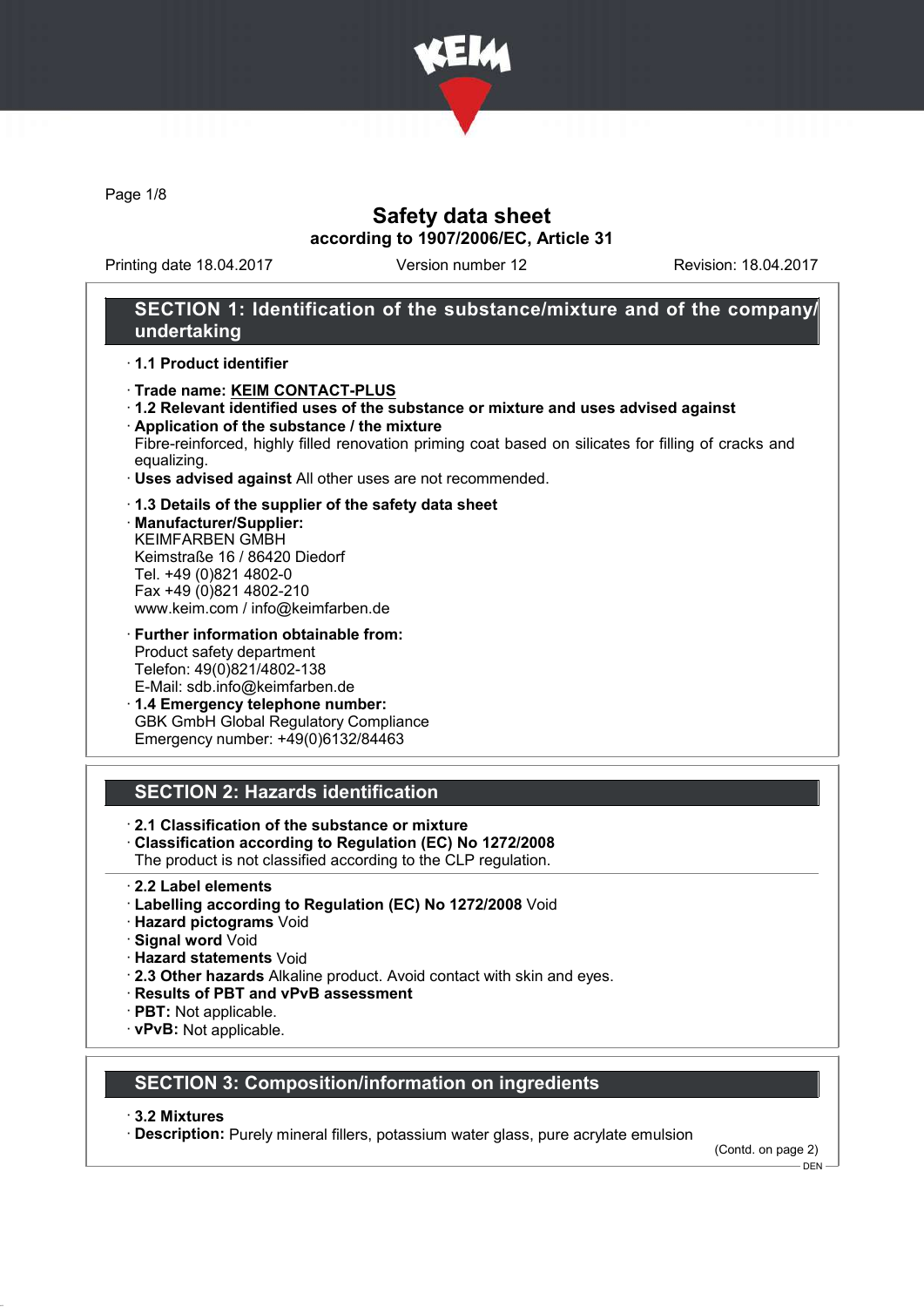

Page 2/8

# Safety data sheet according to 1907/2006/EC, Article 31

Printing date 18.04.2017 Version number 12 Revision: 18.04.2017

### Trade name: KEIM CONTACT-PLUS

(Contd. of page 1)

· Dangerous components: Void

### SECTION 4: First aid measures

- · 4.1 Description of first aid measures
- · General information:
- No special measures required.

When seeing the doctor we suggest to present this safety data sheet.

- · After inhalation: Supply fresh air; consult doctor in case of complaints.
- After skin contact:

Wash off immediately with water and soap and rinse well afterwards.

If skin irritation continues, consult a doctor.

After eve contact:

Rinse opened eye for several minutes under running water. Then consult a doctor.

- After swallowing:
- Rinse mouth and throat well with water.

Do not induce vomiting; call for medical help immediately.

- · 4.2 Most important symptoms and effects, both acute and delayed No further relevant information available.
- · 4.3 Indication of any immediate medical attention and special treatment needed No further relevant information available.

# SECTION 5: Firefighting measures

- · 5.1 Extinguishing media
- · Suitable extinguishing agents:

Product itself does not burn. Co-ordinate fire-fighting measures to the fire surroundings.

- · 5.2 Special hazards arising from the substance or mixture No further relevant information available.
- · 5.3 Advice for firefighters
- · Protective equipment: Wear self-contained respiratory protective device.
- · Additional information

In case of fire do not breathe smoke, fumes and vapours.

Dispose of fire debris and contaminated fire fighting water in accordance with official regulations.

# SECTION 6: Accidental release measures

- · 6.1 Personal precautions, protective equipment and emergency procedures Respect the protection rules (see section 7 a. 8). Ensure adequate ventilation Avoid contact with skin and eyes. · 6.2 Environmental precautions:
- 

Do not allow product to reach soil, sewage system or any water course. Follow local governmental rules and regulations.

(Contd. on page 3)

DEN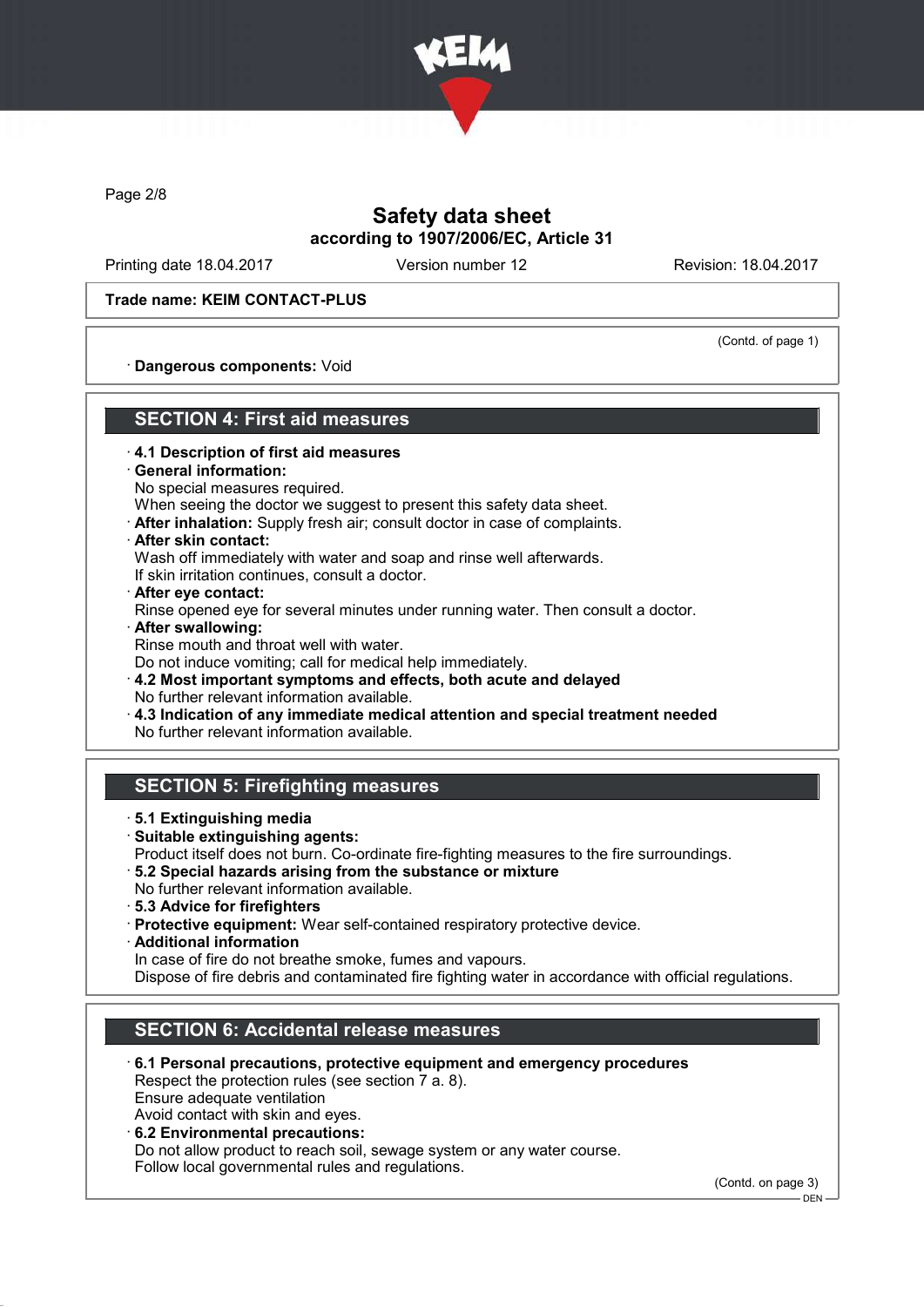

Page 3/8

# Safety data sheet according to 1907/2006/EC, Article 31

Printing date 18.04.2017 Version number 12 Revision: 18.04.2017

### Trade name: KEIM CONTACT-PLUS

| (Contd. of page 2)                                                                                                                                                                                                           |
|------------------------------------------------------------------------------------------------------------------------------------------------------------------------------------------------------------------------------|
| 6.3 Methods and material for containment and cleaning up:<br>Absorb with liquid-binding material (sand, diatomite, acid binders, universal binders, sawdust).<br>Dispose of the material collected according to regulations. |
| Clear contaminated areas thoroughly.                                                                                                                                                                                         |
| Flush rests with sufficient amount of water.                                                                                                                                                                                 |
| 6.4 Reference to other sections                                                                                                                                                                                              |
| See Section 7 for information on safe handling.<br>See Section 8 for information on personal protection equipment.                                                                                                           |
| See Section 13 for disposal information.                                                                                                                                                                                     |
|                                                                                                                                                                                                                              |
| <b>SECTION 7: Handling and storage</b>                                                                                                                                                                                       |
| · 7.1 Precautions for safe handling<br>Keep receptacles tightly sealed.                                                                                                                                                      |
| Avoid contact with skin and eyes.                                                                                                                                                                                            |
| See item 8 for information about suitable protective equipment and technical precautions. Respect                                                                                                                            |
| the protection rules.                                                                                                                                                                                                        |
| Information about fire - and explosion protection:<br>The product is not flammable.                                                                                                                                          |
| No special measures required.                                                                                                                                                                                                |
| .7.2 Conditions for safe storage, including any incompatibilities                                                                                                                                                            |
| · Storage:                                                                                                                                                                                                                   |
| Requirements to be met by storerooms and receptacles:                                                                                                                                                                        |
| Keep in the original containers in a cool and dry place.                                                                                                                                                                     |
| Store only in the original receptacle.                                                                                                                                                                                       |
| · Information about storage in one common storage facility: Do not store together with acids.<br>· Further information about storage conditions:                                                                             |
| Keep container tightly sealed.                                                                                                                                                                                               |
| Store in a cool place.                                                                                                                                                                                                       |
| Protect from frost.                                                                                                                                                                                                          |
| Protect from heat and direct sunlight.                                                                                                                                                                                       |
| · Storage class: 12                                                                                                                                                                                                          |
| · 7.3 Specific end use(s) No further relevant information available.                                                                                                                                                         |
|                                                                                                                                                                                                                              |
| <b>SECTION 8: Exposure controls/personal protection</b>                                                                                                                                                                      |

Ingredients with limit values that require monitoring at the workplace:

14808-60-7 Quartz (SiO2)

MAK (Germany) alveolengängige Fraktion

· Additional information: The lists valid during the making were used as basis.

(Contd. on page 4)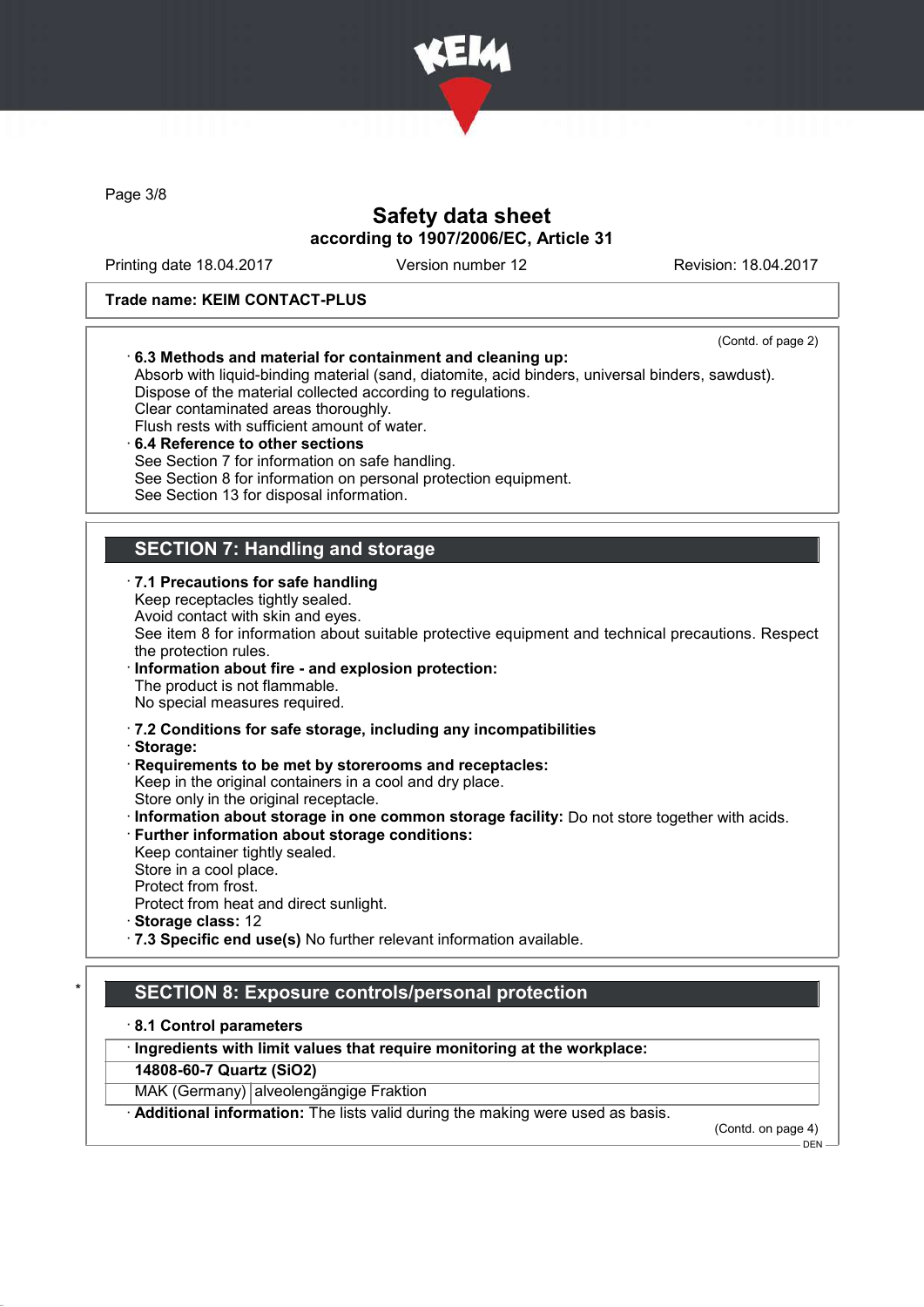

Page 4/8

# Safety data sheet according to 1907/2006/EC, Article 31

Printing date 18.04.2017 Version number 12 Revision: 18.04.2017

(Contd. of page 3)

### Trade name: KEIM CONTACT-PLUS

| 8.2 Exposure controls                                                                                                                                                                                                                                 |                                                                                                      |  |  |                                    |
|-------------------------------------------------------------------------------------------------------------------------------------------------------------------------------------------------------------------------------------------------------|------------------------------------------------------------------------------------------------------|--|--|------------------------------------|
| · Personal protective equipment:                                                                                                                                                                                                                      |                                                                                                      |  |  |                                    |
|                                                                                                                                                                                                                                                       | · General protective and hygienic measures:                                                          |  |  |                                    |
| Avoid contact with the eyes and skin.                                                                                                                                                                                                                 |                                                                                                      |  |  |                                    |
| Wash hands before breaks and at the end of work.                                                                                                                                                                                                      |                                                                                                      |  |  |                                    |
| Immediately remove all soiled and contaminated clothing                                                                                                                                                                                               |                                                                                                      |  |  |                                    |
| <b>Respiratory protection:</b>                                                                                                                                                                                                                        |                                                                                                      |  |  |                                    |
|                                                                                                                                                                                                                                                       | Use suitable respiratory protective device only when aerosol or mist is formed.                      |  |  |                                    |
| Filter: P                                                                                                                                                                                                                                             |                                                                                                      |  |  |                                    |
| · Protection of hands: Protective gloves                                                                                                                                                                                                              |                                                                                                      |  |  |                                    |
| <b>Material of gloves</b>                                                                                                                                                                                                                             |                                                                                                      |  |  |                                    |
| suitable material e.g.:                                                                                                                                                                                                                               |                                                                                                      |  |  |                                    |
| Nitrile impregnated cotton-gloves                                                                                                                                                                                                                     |                                                                                                      |  |  |                                    |
| PVC or PE gloves                                                                                                                                                                                                                                      |                                                                                                      |  |  |                                    |
| Recommended thickness of the material: $\geq 0.5$ mm<br>Natural rubber, NR                                                                                                                                                                            |                                                                                                      |  |  |                                    |
| Recommended thickness of the material: $\geq 0.6$ mm                                                                                                                                                                                                  |                                                                                                      |  |  |                                    |
|                                                                                                                                                                                                                                                       | The selection of the suitable gloves does not only depend on the material, but also on further marks |  |  |                                    |
|                                                                                                                                                                                                                                                       |                                                                                                      |  |  |                                    |
| of quality and varies from manufacturer to manufacturer. As the product is a preparation of several<br>substances, the resistance of the glove material can not be calculated in advance and has therefore<br>to be checked prior to the application. |                                                                                                      |  |  |                                    |
|                                                                                                                                                                                                                                                       |                                                                                                      |  |  | Penetration time of glove material |
| Value for the permeation: Level $\geq 6$ (480 min)                                                                                                                                                                                                    |                                                                                                      |  |  |                                    |
| The determined penetration times according to EN 374 part III are not performed under practical                                                                                                                                                       |                                                                                                      |  |  |                                    |
|                                                                                                                                                                                                                                                       | conditions. Therefore a maximum wearing time, which corresponds to 50% of the penetration time,      |  |  |                                    |
| is recommended.                                                                                                                                                                                                                                       |                                                                                                      |  |  |                                    |
| The exact break trough time has to be found out by the manufacturer of the protective gloves and                                                                                                                                                      |                                                                                                      |  |  |                                    |
| has to be observed.<br>Eye protection: Tightly sealed goggles                                                                                                                                                                                         |                                                                                                      |  |  |                                    |
|                                                                                                                                                                                                                                                       |                                                                                                      |  |  |                                    |
|                                                                                                                                                                                                                                                       | · Limitation and supervision of exposure into the environment See Section 12 and 6.2                 |  |  |                                    |
|                                                                                                                                                                                                                                                       |                                                                                                      |  |  |                                    |
|                                                                                                                                                                                                                                                       |                                                                                                      |  |  |                                    |
| <b>SECTION 9: Physical and chemical properties</b>                                                                                                                                                                                                    |                                                                                                      |  |  |                                    |
| 9.1 Information on basic physical and chemical properties                                                                                                                                                                                             |                                                                                                      |  |  |                                    |
| <b>General Information</b>                                                                                                                                                                                                                            |                                                                                                      |  |  |                                    |
| · Appearance:                                                                                                                                                                                                                                         |                                                                                                      |  |  |                                    |
| Form:                                                                                                                                                                                                                                                 | Pasty                                                                                                |  |  |                                    |
| Colour:                                                                                                                                                                                                                                               | White                                                                                                |  |  |                                    |
| · Odour:                                                                                                                                                                                                                                              | Odourless                                                                                            |  |  |                                    |
| Odour threshold:                                                                                                                                                                                                                                      | Not determined.                                                                                      |  |  |                                    |
|                                                                                                                                                                                                                                                       |                                                                                                      |  |  |                                    |
| pH-value at 20 °C:                                                                                                                                                                                                                                    | $~11*$                                                                                               |  |  |                                    |
| Change in condition                                                                                                                                                                                                                                   |                                                                                                      |  |  |                                    |
| <b>Melting point/freezing point:</b>                                                                                                                                                                                                                  | Undetermined.                                                                                        |  |  |                                    |
|                                                                                                                                                                                                                                                       | (Contd. on page 5)                                                                                   |  |  |                                    |
|                                                                                                                                                                                                                                                       | <b>DEN</b>                                                                                           |  |  |                                    |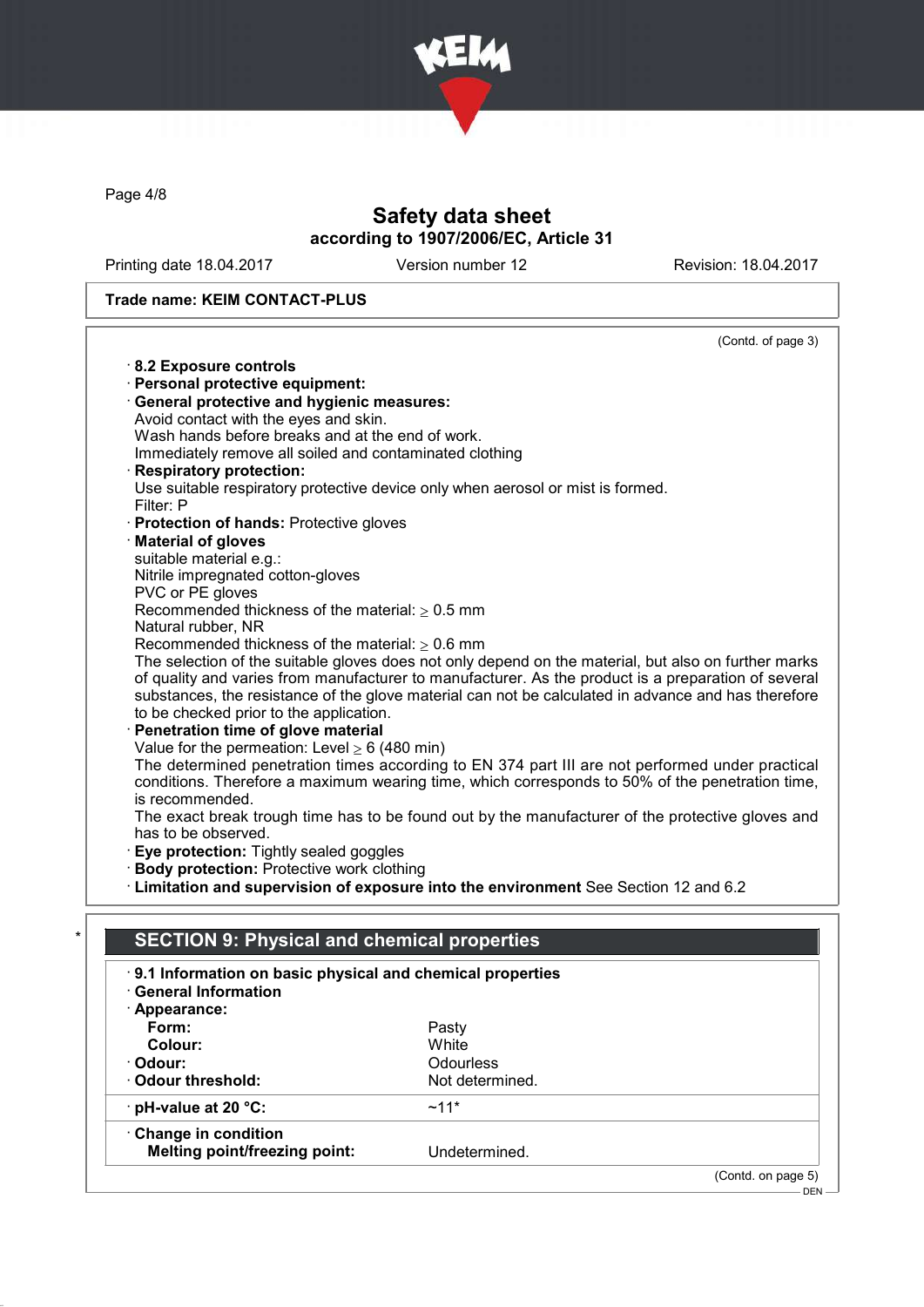

Page 5/8

# Safety data sheet according to 1907/2006/EC, Article 31

Printing date 18.04.2017 Version number 12 Revision: 18.04.2017

Trade name: KEIM CONTACT-PLUS

|                                                        | (Contd. of page 4)                                                              |
|--------------------------------------------------------|---------------------------------------------------------------------------------|
| Initial boiling point and boiling range: Undetermined. |                                                                                 |
| · Flash point:                                         | Not applicable.                                                                 |
| · Flammability (solid, gas):                           | Not applicable.                                                                 |
| · Ignition temperature:                                | Not determined.                                                                 |
| · Decomposition temperature:                           | Not determined.                                                                 |
| · Auto-ignition temperature:                           | Product is not selfigniting.                                                    |
| $\cdot$ Explosive properties:                          | Product does not present an explosion hazard.                                   |
| <b>Explosion limits:</b>                               |                                                                                 |
| Lower:                                                 | Not applicable.                                                                 |
| Upper:                                                 | Not applicable.                                                                 |
| · Oxidising properties                                 | Not applicable                                                                  |
| Vapour pressure at 20 °C:                              | $~23$ hPa                                                                       |
| · Density at 20 °C:                                    | 1.6-1.8 $*$ g/cm <sup>3</sup>                                                   |
| · Relative density                                     | Not determined.                                                                 |
| · Vapour density                                       | Not applicable                                                                  |
| <b>Evaporation rate</b>                                | Not applicable                                                                  |
| · Solubility in / Miscibility with                     |                                                                                 |
| water:                                                 | miscible                                                                        |
| · Partition coefficient: n-octanol/water:              | Not applicable                                                                  |
| · Viscosity:                                           |                                                                                 |
| Dynamic at 20 °C:                                      | 2900-3400* mPas                                                                 |
| Kinematic:                                             | Not determined.                                                                 |
| ⋅ 9.2 Other information                                | * The values are for freshly produced material and may<br>change with the time. |
|                                                        |                                                                                 |

# **SECTION 10: Stability and reactivity**

· 10.1 Reactivity No further relevant information available.

· 10.2 Chemical stability Stable under normal conditions of storage and use.

· Thermal decomposition / conditions to be avoided:

No decomposition if used according to specifications.

· 10.3 Possibility of hazardous reactions No dangerous reactions known.

- · 10.4 Conditions to avoid No further relevant information available.
- · 10.5 Incompatible materials: Acids
- · 10.6 Hazardous decomposition products:

No hazardous decomposition products if stored and handled as prescribed.

(Contd. on page 6)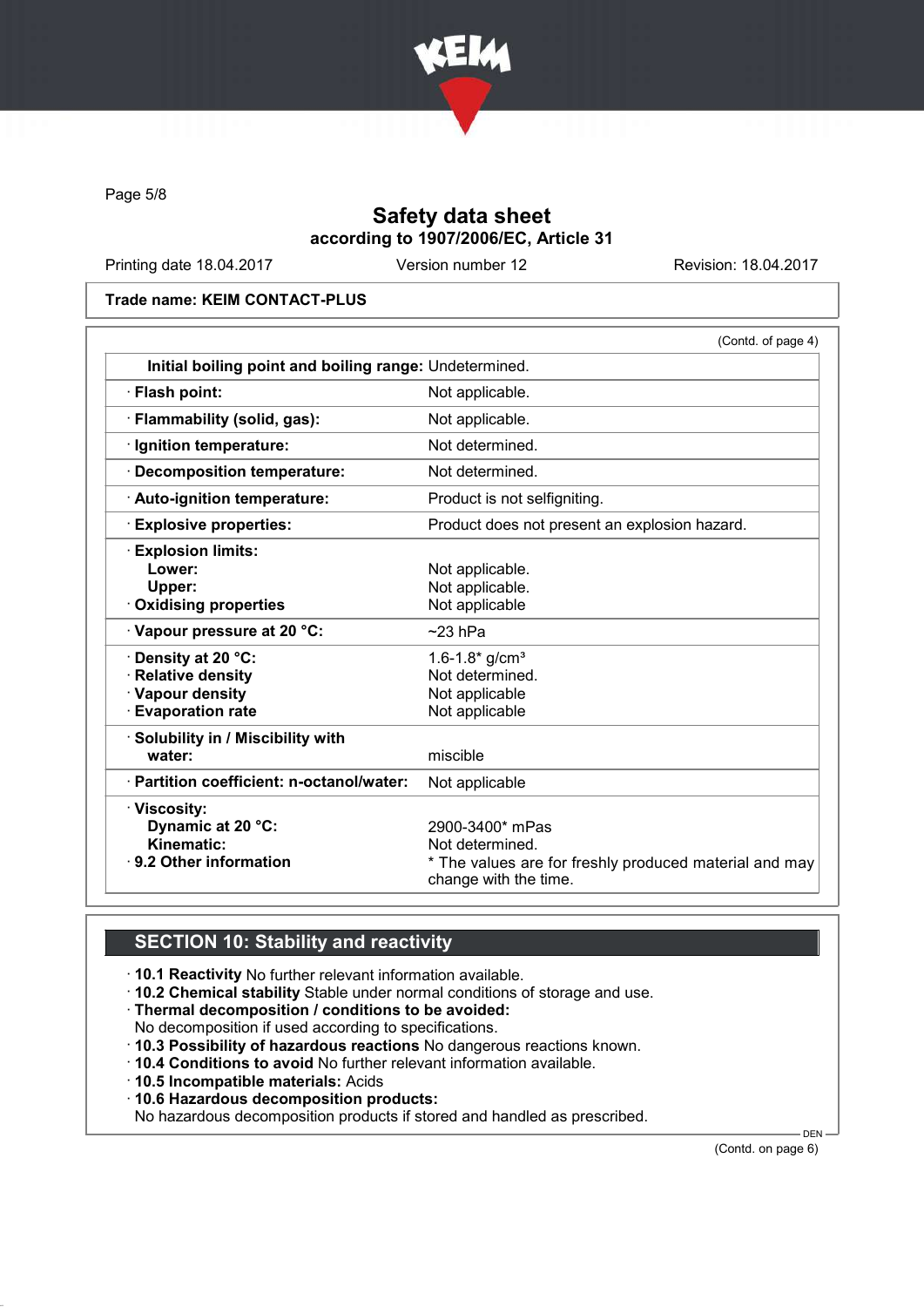

Page 6/8

## Safety data sheet according to 1907/2006/EC, Article 31

Printing date 18.04.2017 Version number 12 Revision: 18.04.2017

### Trade name: KEIM CONTACT-PLUS

(Contd. of page 5)

## SECTION 11: Toxicological information

- · 11.1 Information on toxicological effects
- · Acute toxicity Based on available data, the classification criteria are not met.
- · Primary irritant effect:
- · Skin corrosion/irritation Frequent persistent contact with the skin may cause skin irritation.
- · Serious eye damage/irritation In case of longer exposure, irritating effect is possible.
- · during inhalation: Irritant effect possible.
- · during swallowing: Irritant effect possible
- · Respiratory or skin sensitisation Based on available data, the classification criteria are not met. · Other information (about experimental toxicology):
- Experimental analysis are not available.

The product was not tested. The statements on toxicology have been derived from the properties of the individual components.

- · CMR effects (carcinogenity, mutagenicity and toxicity for reproduction) not applicable
- · Germ cell mutagenicity Based on available data, the classification criteria are not met.
- · Carcinogenicity Based on available data, the classification criteria are not met.
- · Reproductive toxicity Based on available data, the classification criteria are not met.
- · STOT-single exposure Based on available data, the classification criteria are not met.
- · STOT-repeated exposure Based on available data, the classification criteria are not met.
- · Aspiration hazard Based on available data, the classification criteria are not met.

## SECTION 12: Ecological information

- · 12.1 Toxicity
- · Aquatic toxicity: No further relevant information available.
- · 12.2 Persistence and degradability No further relevant information available.
- · 12.3 Bioaccumulative potential No further relevant information available.
- · 12.4 Mobility in soil No further relevant information available.
- · Additional ecological information:
- · AOX-indication:

Due to the substance of content which do not include organic jointed halogens, the product can not take influence on the AOX-load of the waste water.

· According to the formulation contains the following heavy metals and compounds from the EU guideline NO. 2006/11/EC:

The product contains TiO2.

- General notes:
- At present there are no ecotoxicological assessments.

Do not allow product to reach ground water, water course or sewage system.

Water hazard class 1 (German Regulation) (Self-assessment): slightly hazardous for water

- · 12.5 Results of PBT and vPvB assessment
- · PBT: Not applicable.
- · vPvB: Not applicable.
- · 12.6 Other adverse effects No further relevant information available.

(Contd. on page 7)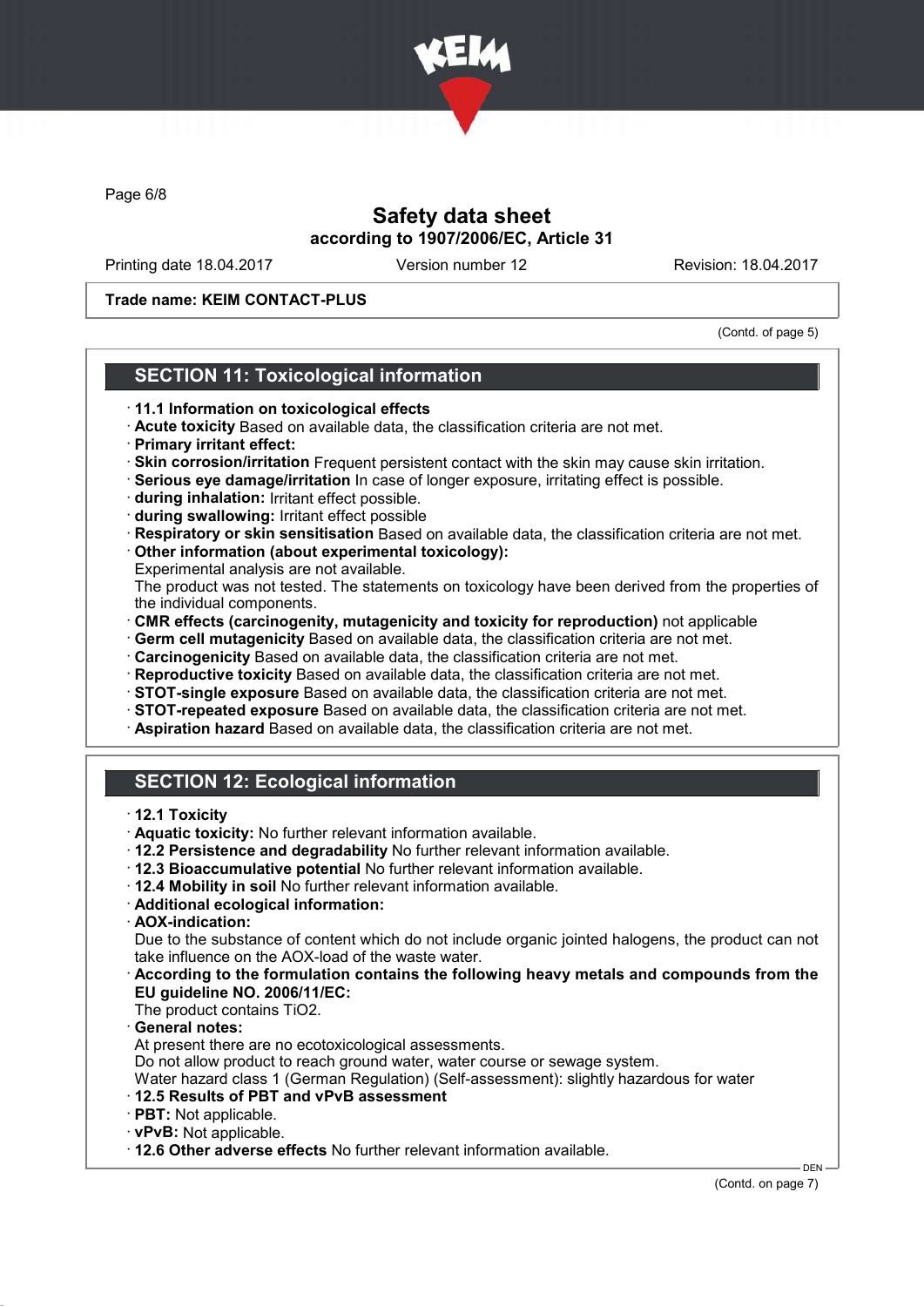

Page 7/8

# Safety data sheet according to 1907/2006/EC, Article 31

Printing date 18.04.2017 Version number 12 Revision: 18.04.2017

Trade name: KEIM CONTACT-PLUS

(Contd. of page 6)

## SECTION 13: Disposal considerations

### · 13.1 Waste treatment methods

· Recommendation

Must not be disposed with household garbage. Do not allow product to reach sewage system. Disposal must be made according to official regulations.

· European waste catalogue

08 01 12 waste paint and varnish other than those mentioned in 08 01 11

### · Uncleaned packaging:

- · Recommendation: Disposal must be made according to official regulations.
- · Recommended cleansing agents: Water, if necessary with cleansing agents.

| <b>SECTION 14: Transport information</b>                                   |                                                               |  |
|----------------------------------------------------------------------------|---------------------------------------------------------------|--|
| $\cdot$ 14.1 UN-Number<br>· ADR, IMDG, IATA                                | Void                                                          |  |
| 14.2 UN proper shipping name<br>· ADR, IMDG, IATA                          | Void                                                          |  |
| 14.3 Transport hazard class(es)                                            |                                                               |  |
| · ADR, IMDG, IATA<br>· Class                                               | Void                                                          |  |
| 14.4 Packing group<br>· ADR, IMDG, IATA                                    | Void                                                          |  |
| 14.5 Environmental hazards:<br>· Marine pollutant:                         | No.                                                           |  |
| 14.6 Special precautions for user                                          | Not applicable.                                               |  |
| 14.7 Transport in bulk according to Annex II<br>of Marpol and the IBC Code | Not applicable.                                               |  |
| · Transport/Additional information:                                        | No dangerous good in sense of these transport<br>regulations. |  |
| · UN "Model Regulation":                                                   | Void                                                          |  |

## **SECTION 15: Regulatory information**

- · 15.1 Safety, health and environmental regulations/legislation specific for the substance or mixture
- · Directive 2012/18/EU

· Named dangerous substances - ANNEX I None of the ingredients is listed.

(Contd. on page 8)

 $-$  DEN